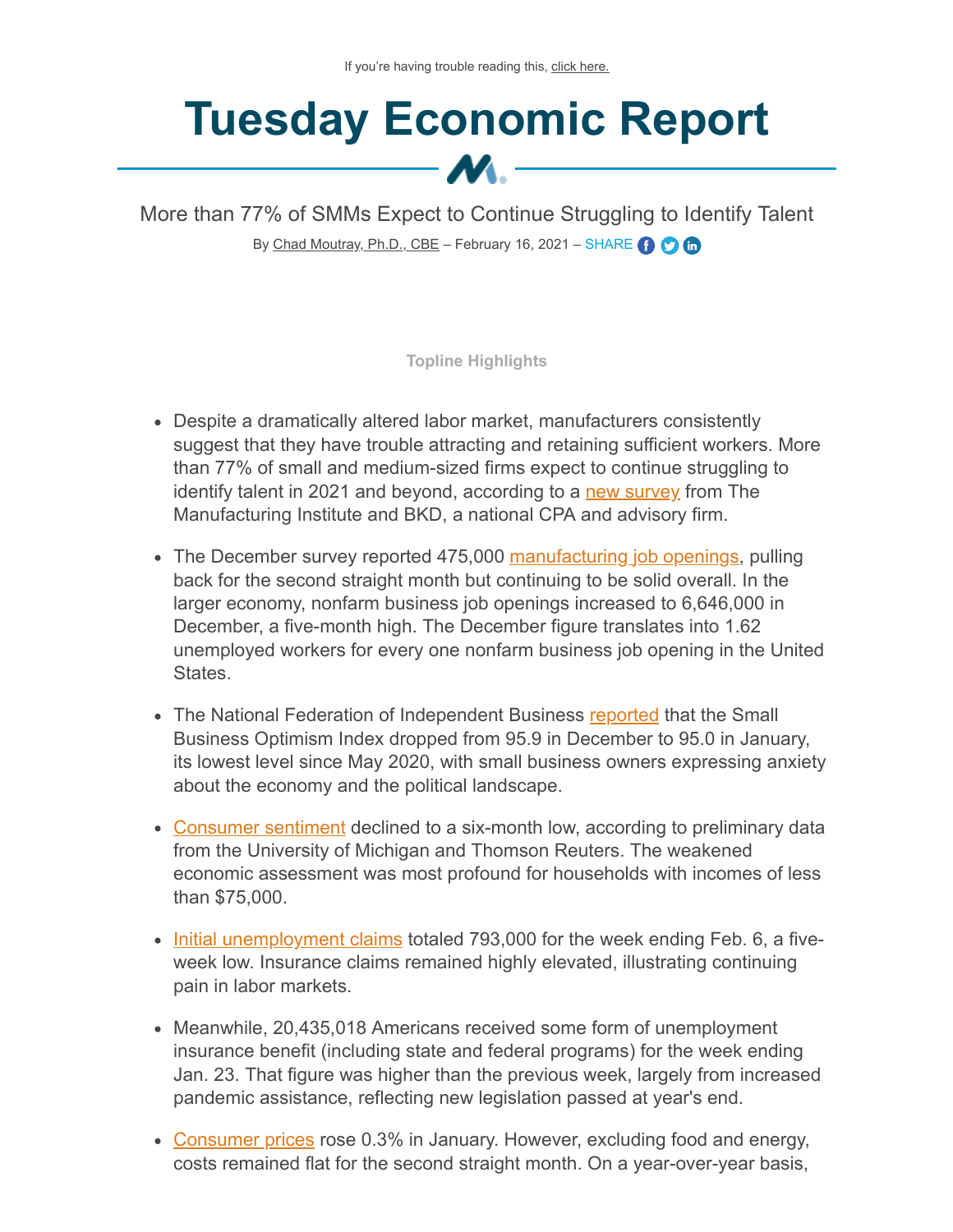core consumer inflation rose 1.4% since January 2020, reflecting some stabilization in pricing pressures in recent months.

- Manufacturing production increased in December for the eighth consecutive month, albeit with output remaining 2.6% below pre-pandemic levels. This week, the Federal Reserve will release an update for January, likely stretching the growth in output in the sector to nine months.
- Other highlights this week will be January releases for housing starts and retail sales. Consumer spending has been disappointing in recent months, and that trend will likely continue in the latest update. However, new residential construction should remain a bright spot.



## Types of Skills That Are the Most Difficult to Fill for Manufacturers in 2021 and Beyond

Source: The Manufacturing Institute-BKD Small and Medium-Sized Manufacturers Survey, February 2021 Note: Respondents were able to check all that apply. Therefore, responses exceed 100 percent.

**Economic Indicators**

**Last Week's Indicators:** (Summaries Appear Below)

**Monday, February 8** *None*

**Tuesday, February 9** *Job Openings and Labor Turnover Survey NFIB Small Business Survey*

**This Week's Indicators:**

**Monday, February 15** *PRESIDENTS' DAY HOLIDAY*

**Tuesday, February 16** *New York Fed Manufacturing Survey*

**Wednesday, February 17** *Industrial Production NAHB Housing Market Index*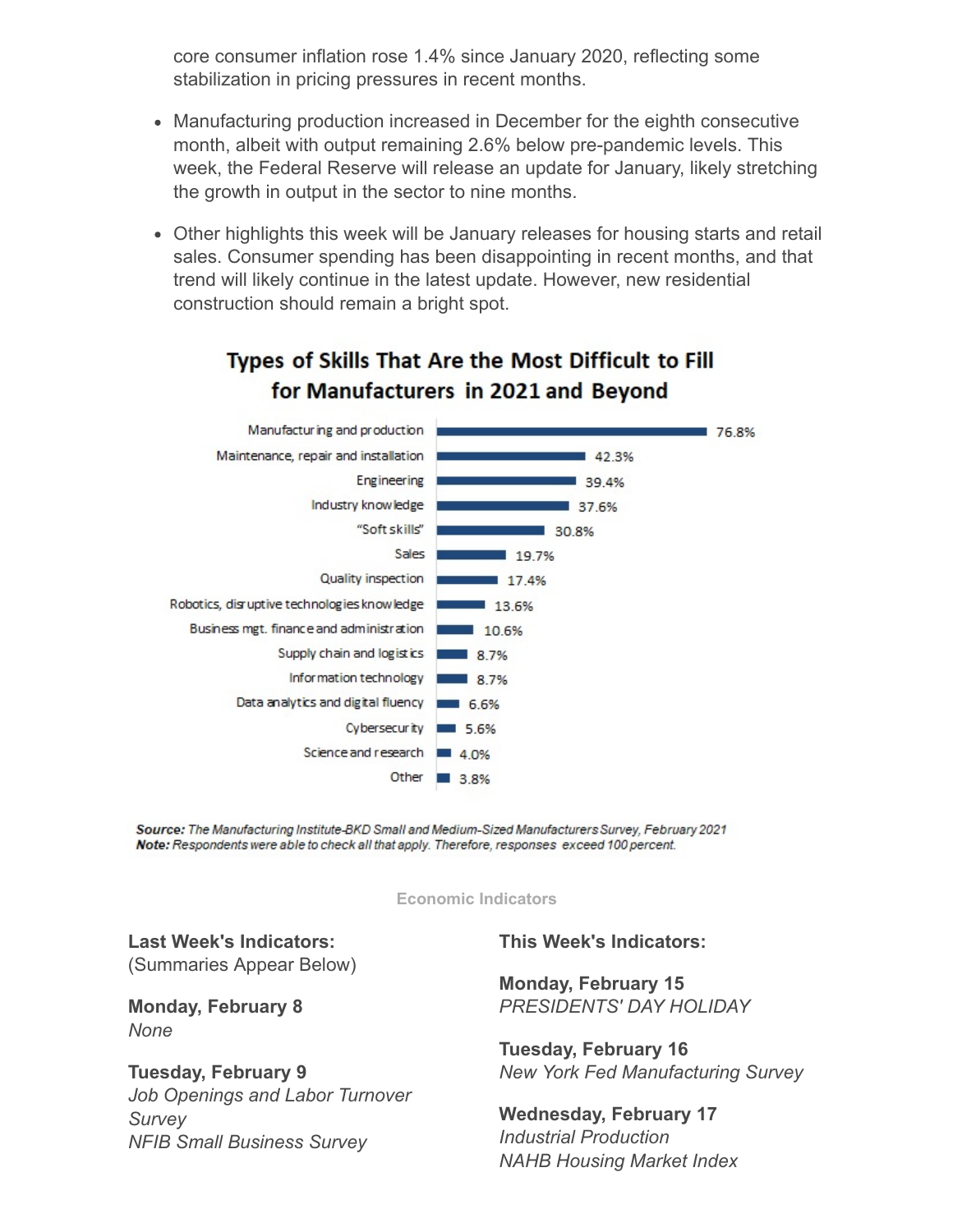**Wednesday, February 10** *Consumer Price Index*

**Thursday, February 11** *Weekly Initial Unemployment Claims*

**Friday, February**  *University of Michigan Consumer Sentiment*

*Producer Price Index Retail Sales*

**Thursday, February 18**

*Housing Starts and Permits Philadelphia Fed Manufacturing Survey Weekly Initial Unemployment Claims*

## **Friday, February 19**

*Existing Home Sales IHS Markit Flash U.S. Manufacturing PMI*

**Deeper Dive**

• [Consumer Price Index:](https://www.bls.gov/news.release/pdf/cpi.pdf) Consumer prices rose 0.3% in January, extending the 0.2% gain seen in December. Gasoline prices rose 7.4% in January and helped lift energy costs, which rose 3.5% for the month. Food prices edged up 0.1% in January, with food purchased away from home rising by 0.3%. Overall, energy prices remained 3.6% lower than one year ago, with gasoline prices down 8.6% year-overyear. At the same time, the cost of food increased 3.8% over the past 12 months. Excluding food and energy, consumer prices remained flat for the second straight month. Prices for apparel, shelter and medical care services increased in the latest data. In contrast, costs for new household furnishings and supplies, medical care commodities, new vehicles, transportation services and used cars and trucks fell in January.

Over the past 12 months, the consumer price index rose 1.4%, up from 1.3% in the previous release. Meanwhile, core inflation (which excludes food and energy) also increased by 1.4% year-over-year, down from 1.6% in the prior report. Overall, consumer prices have stabilized in recent months, with inflationary pressures largely in check for now, particularly at the core level.

• [Job Openings and Labor Turnover Survey:](https://www.bls.gov/news.release/pdf/jolts.pdf) The December survey reported 475,000 manufacturing job openings, pulling back for the second straight month from 531,000 in October (an all-time high) and 487,000 in November. Durable goods manufacturers increased the number of postings in the sector in December, up from 246,000 to 263,000. However, that increase was offset by reduced openings for nondurable goods firms, which declined from 241,000 to 211,000. Despite softening in the latest data, manufacturing job openings remained solid overall, and business leaders continue to cite challenges with attracting and retaining sufficient workers as a top concern.

In the larger economy, nonfarm business job openings increased 6,572,000 in November to 6,646,000 in December, a five-month high. Overall, 10,736,000 Americans were unemployed in December, up from 10,728,000 in November. The December figure translates into 1.62 unemployed workers for every one job opening, edging down from 1.63 in November. For comparison, the April 2020 figure translated into 4.63 unemployed workers for every one job opening, reflecting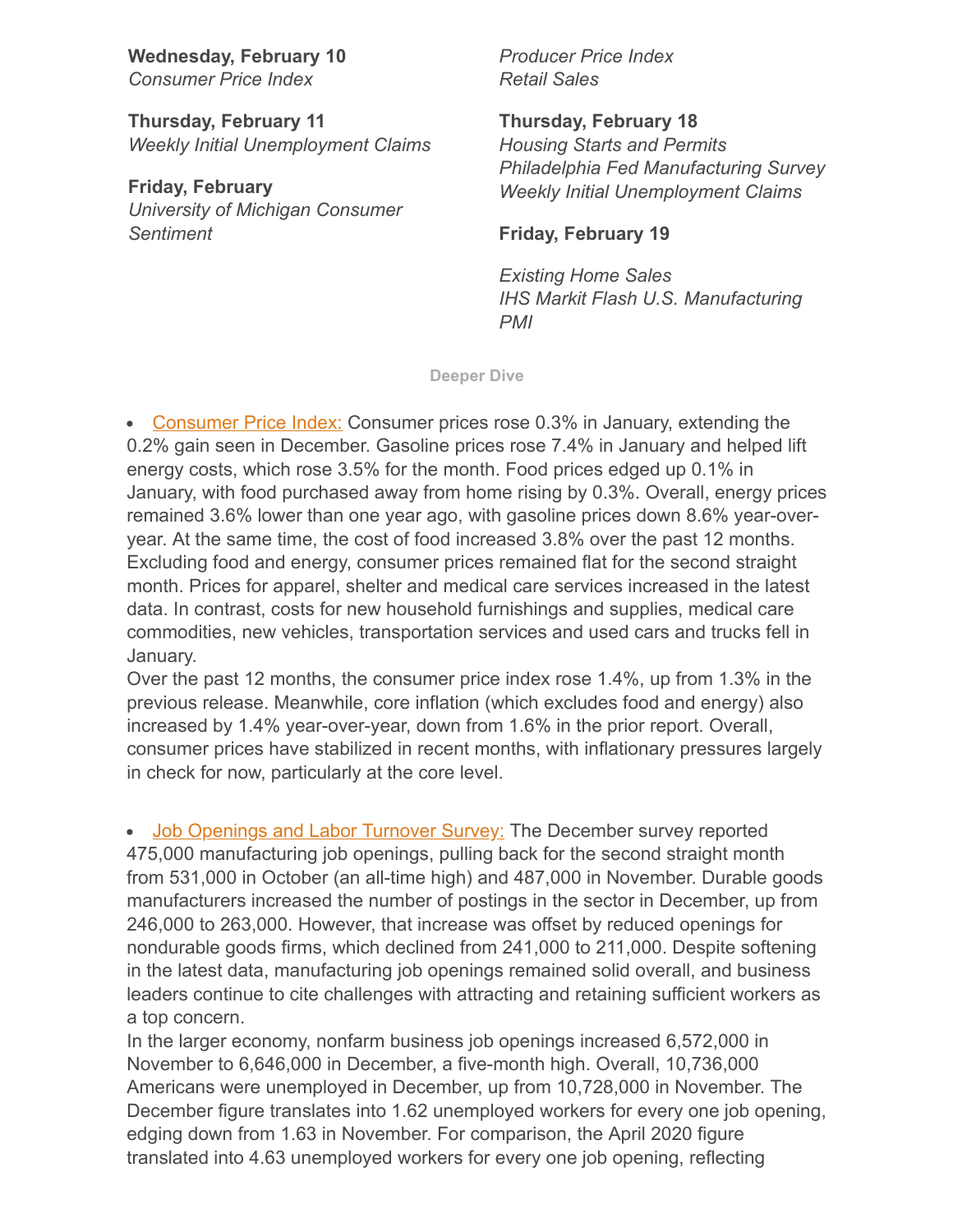significant progress since then. At the same time, the labor market was very tight pre-pandemic, with just 0.82 unemployed workers for every one job opening in February. (In January [jobs data](https://www.bls.gov/news.release/pdf/empsit.pdf), the unemployment level declined to 10,130,000.) In December, manufacturers hired 396,000 workers, the same pace as in November, with both being the best readings since June 2020. At the same time, total separations increased from 366,000 to 374,000, also the highest since June. Net hiring (or hiring minus separations) was 22,000 in December, down from 30,000 in November but a net positive for the fifth consecutive month.

• [NFIB Small Business Survey:](https://assets.nfib.com/nfibcom/SBET-Jan-2021.pdf) The National Federation of Independent Business reported that the Small Business Optimism Index dropped from 95.9 in December to 95.0 in January, its lowest level since May 2020, with small business owners expressing anxiety about the economy and the political landscape. The net percentage of respondents feeling that business conditions will get better over the next six months fell from -16% to -23%, the weakest reading since November 2013. The percentage of respondents saying that the next three months would be a "good time to expand" continued to be 8%, remaining the worst reading since May. The net percentage expecting greater sales over the next three months declined from -4% to -6%, a reading not seen since August 2011.

Meanwhile, the labor market data suggest that employment has stabilized somewhat. Actual hiring was flat in January, but that was an improvement following nine straight months of declines. At the same time, the percentage of respondents planning to increase hiring over the next three months was unchanged at 17%, and the percentage suggesting they had job openings they were unable to fill edged up from 32% to 33%. Respondents once again cited difficulties in obtaining enough labor as the top "single most important problem," followed closely by concerns with taxes.

Regarding capital spending, 55% of small firms have made an investment over the past six months, up from 52% in the previous survey and the best reading since March 2020. The percentage of respondents planning to make a capital investment over the next three to six months was unchanged at 22%.

• **University of Michigan Consumer Sentiment:** Consumer confidence declined from 79.0 in January to 76.2 in February, a six-month low, according to preliminary data from the University of Michigan and Thomson Reuters. Americans felt less upbeat in their assessment of both current economic conditions and the outlook for the coming months. The weakened economic assessment was most profound for households with incomes of less than \$75,000. Consumer spending will hinge on improvements in dealing with the pandemicâ€"especially the availability and distribution of vaccinesâ€"and on expected growth in employment and incomes over the coming months. Final data will be released on Feb. 26.

• [Weekly Initial Unemployment Claims:](http://images.nam.org/EMAIL/Newsletters/Monday_Econ_Report/2021/2021-0216EconMembers.html?utm_source=sfmc&utm_medium=email&utm_campaign=Tuesday+Economic+Report_Feb+16th+2021_Members&utm_term=http%3a%2f%2fimages.nam.org%2fEMAIL%2fNewsletters%2fMonday_Econ_Report%2f2021%2f2021-0216EconMembers.html&utm_id=80335&sfmc_id=29008607) Initial unemployment claims totaled 793,000 for the week ending Feb. 6, a five-week low and down from 812,000 claims for the week ending Jan. 30. Despite overall progress, particularly since last spring, the pace of first-time unemployment insurance claims remained highly elevated, illustrating continuing pain in labor markets.